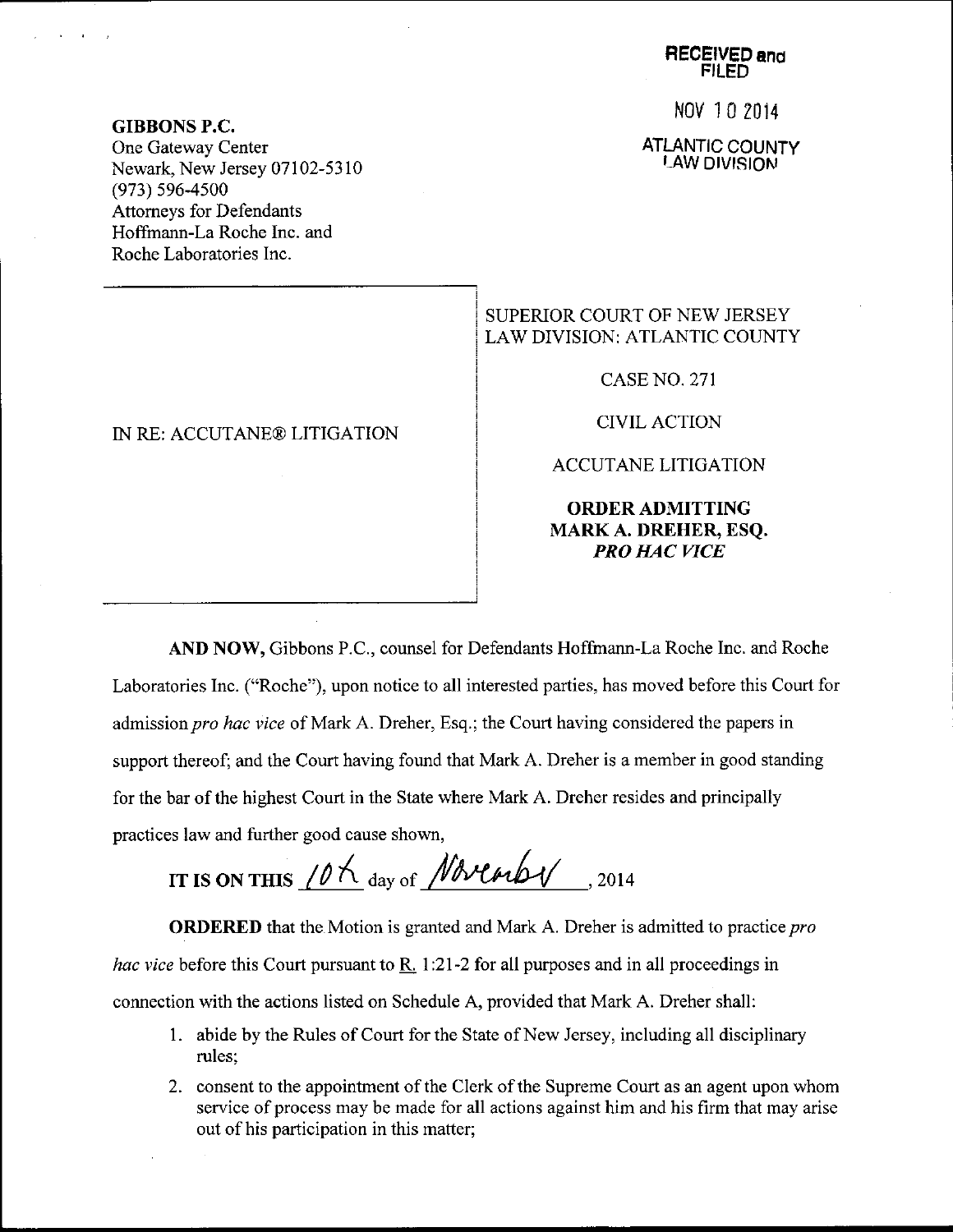- 3. notify the Court immediately of any matter affecting his standing before this Court; and
- 4. have all pleadings and other papers filed in the Court signed by an attorney-at-law of this Court employed by the firm of Gibbons P.C., who shall be responsible for the conduct of Mark A. Dreher: and it is further

ORDERED that Mark A. Dreher shall make payment of fees as provided in the New

Jersey Rules of Court, R. 1:28-1(b), 1:28-2 and 1:28B-1(e), within thirty (30) days of the date of

this Order; and it is further

ORDERED that the Clerk of this Court shall forward a copy of this Order to the

Treasurer of the New Jersey Fund for Client Protection; and it is further

ORDERED that copies of this Order shall be served by attorneys for Roche upon all counsel of record within seven (7) days of the receipt thereof.

Nun Clo

Honorable Nelson C. Johnson, J.S.C.

[ ] Opposed  $\lceil \sqrt{\smash[b]{\big]}}$  Unopposed